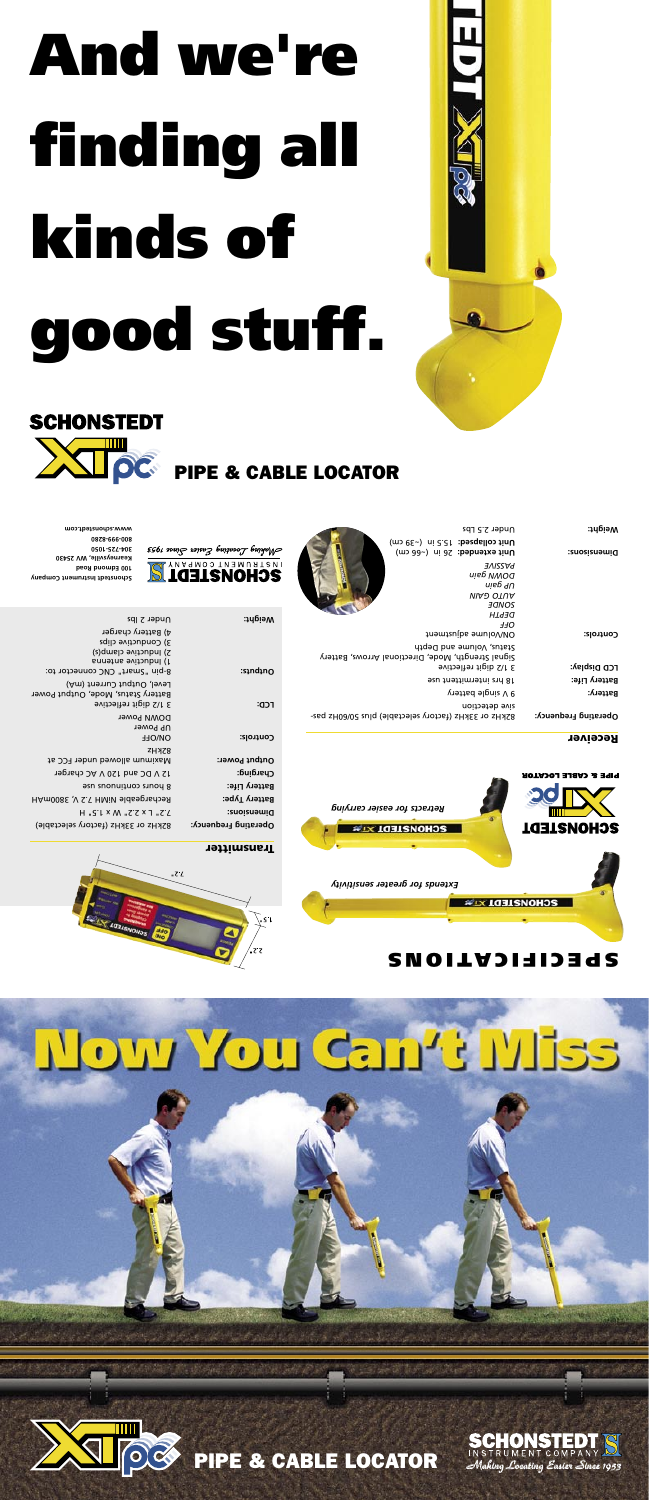

#### What else would you expect from What else would you expect from the industry's leading innovator? the industry's leading innovator?  $S_{\rm eff}$  the first to provide an  $\mathcal{F}_{\rm eff}$  link between transmitter and receiver—

**Schonstedt** was the first to provide an RF link between transmitter and receivera major step forward in productivity.

In 2003 we introduced the **Schonstedt XT**, the magnetic locator that single-handedly changed the way surveyors work.

Now comes the **XTpc**—the first truly new advancement in **pipe & cable**  locating in years. Now comes the  $\lambda$  ipc—the first truly

#### **Key Features** • Industry's smallest Transmitter,

- Only complete locator system you can carry on your tool belt
- Industry's smallest Transmitter, 7.2" L x 2.2" W x 1.5" H
- One hand operation, reach all controls with your thumb
- Direction arrows for easy locating and foolproof centering
- Digital signal strength readout, plus variable frequency audio
	- Single button depth calculation
- Manual or Automatic gain control
- Volume control, plus earphone jack
- Battery indicator on both receiver and transmitter
	- Available in either 33kHz or 82kHz
- Sonde mode
- 50/60hz power line locating capability
- • Transmitter includes a current meter and adjustable power levels

### ruly **Fits in Pocket**